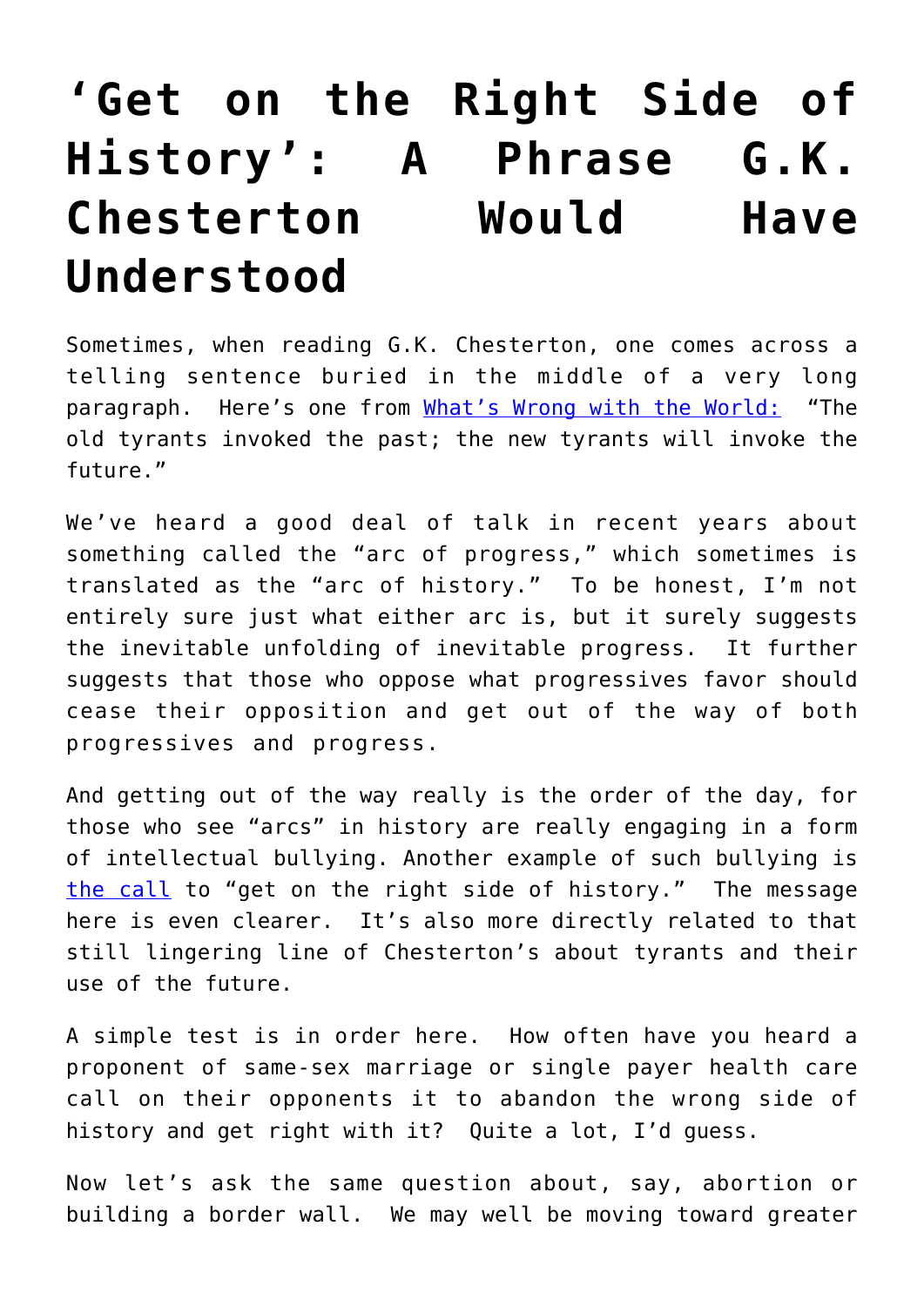restrictions on abortion and perhaps even a repeal of *Roe v Wade.* We may also be moving toward greater restrictions on immigration, including a border wall. Who knows for sure?

What's certainly the case is that pro-lifers hope to persuade their fellow citizens to move in their direction. But have you heard them call for pro-choicers to get on the right side of history. I haven't. And have proponents of a border wall made similar demands? Not that I have heard.

Chesterton would not be surprised by this difference between progressives and their opponents. That's because he saw something troubling about the progressives of his day—a tyrannical impulse rooted in their vision of the future, and their desire to hurry it into existence.

The same might be said of another English writer, who made his published debut in *G. K.'s Weekly* in 1927. That would be George Orwell, who had his own worries about tyrants and the future. In fact, fellow Englishman Malcolm Muggeridge once described Orwell as someone who "loved the past, hated the present, and dreaded the future."

Of course, Chesterton loved the past as well. And while he didn't hate the present or dread the future, he did have his concerns. Some of those concerns were expressed in *What's Wrong with the World,* which he wrote a few years *before* the Bolshevik Revolution. In 1911 it's not likely that he would have known of Lenin or Stalin, but he surely anticipated their type. Here were tyrants bent on destroying the past—and their enemies, both real and imagined, as they used the present to herald—and hasten—the future. All sorts of terrible things can be done—and justified—in the name of the future. Just ask Orwell and Chesterton. And while you're at it, ask Lenin and Stalin as well.

All of this is not meant to suggest that modern progressives are tyrants on the order to these monsters. But it is meant